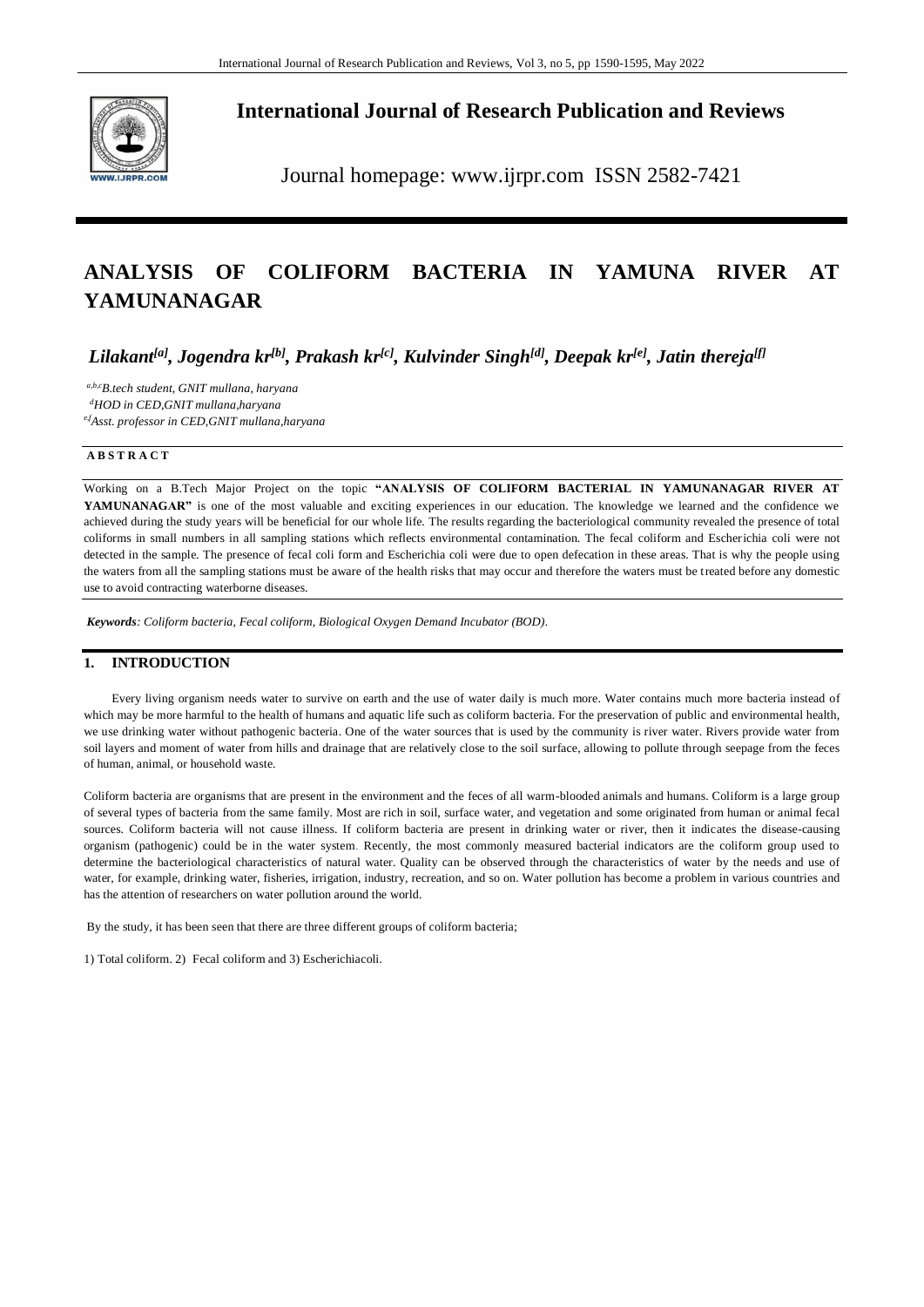

#### **Fig: Diagrams showing different groups of coliform bacteria.**

- **1) Total coli form:** Total coliform bacteria are usually found in the environment and are in general harmless. If only total coliform bacteria are discovered in drinking water, the source is maybe environmental**.**
- **2) Fecal coli form:** Fecalcoliform bacteria are a sub-group of total coliform bacteria. They appear in great quantities in the intestines and feces of people and animals. The presence of fecalcoliform in a drinking water sample often indicates recent fecal contamination, meaning that there is a greater risk that pathogens are present than if only total coliform bacteria are detected.
- **3) Escherichiacoli:** Escherichia coli is a sub-group of the fecal coliform group. Most Escherichia coli bacteria are harmless and are found in great quantities in the intestines of people and warm-blooded animals. Some strains however can cause illness. It is represented in the short form by E. coli. The presence of E. coli in a drinking water sample almost always indicates recent fecal contamination, meaning there is a greater risk that pathogens are present.

Water is very allowing to bacterial pollution and causes disease (Reed & Rasnake).

A typical coliform bacterium is of the following shape;

- as rod-shaped,
- a gram-negative,
- Non-sporere forming lactose fermenter.

Coliform bacteria are notable because they are fecal indicator bacteria. Environmental conservation Agencies and other organizations are frequently monitored levels of coliforms in the drinking water supply to find out sewage contamination that could be conducted by fecal pathogens.

# **2. OBJECTIVE**

- To get knowledge about the quality of water.
- To identify the type of illness due to pollution of water.
- To detect the harmful bacteria which will be harmful to the aquatic animal?
- To prevent the land from bacterial infection during the time of irrigation.
- To prevent the community from the harmful disease by testing their drinking water with the help of the public health department which has been supplied by the pipeline?
- To identify which kind of bacteria are more present.
- To provide remedies for the treatment of each and of bacteria.

# **3. EXPERIMENTAL SETUP AND METHODOLOGY**

**STUDY AREA**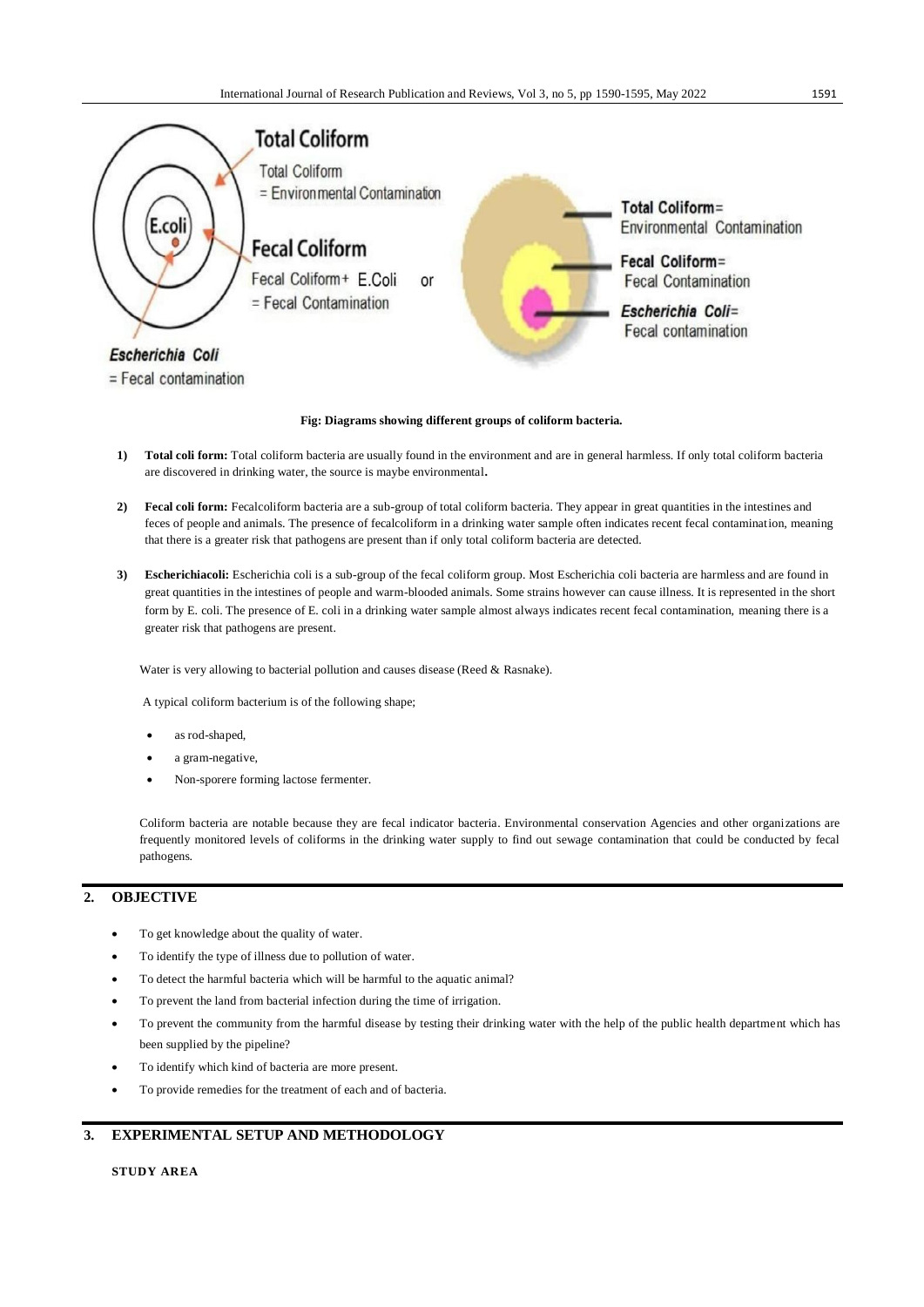A water sample is collected for the analysis of coliform and E-coli bacteria from the Yamuna River. Located in the Yamuna Nagar in Haryana India. The sample is collected on the days of 24-April-2022 in the evening time.  $\square$  Determination of Bacteria:

For the determination of bacteria, many Apparatuses and chemicals are used in the laboratory which is given below.

## **1. Chemical use**

- Sodium chloride (NaCl)
- Peptone.
- Beef extract.
- Distilled water to make.
- Agar.

#### **2. Apparatus use**

- Biological Oxygen Demand Incubator (BOD).
- Conical flask.
- Road.
- Petri plate.
- Hot plate.
- Electronic compact scale.
- Pipette.
- Biological Oxygen Demand Incubator

BOD incubator is the most versatile and reliable low-temperature incubator which is designed to maintain at  $20^\circ$ c necessary for biological oxygen demand (BOD) determination. BOD incubators provide controlled temperature conditions for accelerated tests and exposures. The BOD is an empirical test in which a standardized laboratory procedure is used to determine the relative oxygen requirement of microbes in wastewater, effluents, and polluted water, and in simple water, it is a chemical process that determines how fast biological organisms use oxygen in body water.



**Fig; Biological oxygen demand incubator & electronic scale.**

#### **Electronic compact scale**

Balance is needed in the microbiology lab for weighing chemical, samples, media, etc. balance are fast to work with but needs frequent calibration. These analytical balances are very sensitive and expensive lab instruments, and also upon the accuracy and precision of analytical balance the accuracy of lab-analysis results. Generally used balance capacity of 100 gram to 200g gram.

# **4. DETERMINATION OF COLI FORM BACTERIA**

The dilution method is used. This method is used to detect the colonies with the help of a microscope. Buffer peptone was used as regent and agar was used as culture medium.

### **4.1 Procedure**

The sample collected in the river gets put into the Petri plate and put into BOD (Biological Oxygen Demand) for seven days so that the foreign particle does not get enter the sample and for the growth of bacteria. First, clean all the apparatus which are used for the analysis of bacteria. Weight all the ingredients accurately on one electronic compact scale. Such as, for 100ml of distilled water weight beef extract of 1gm,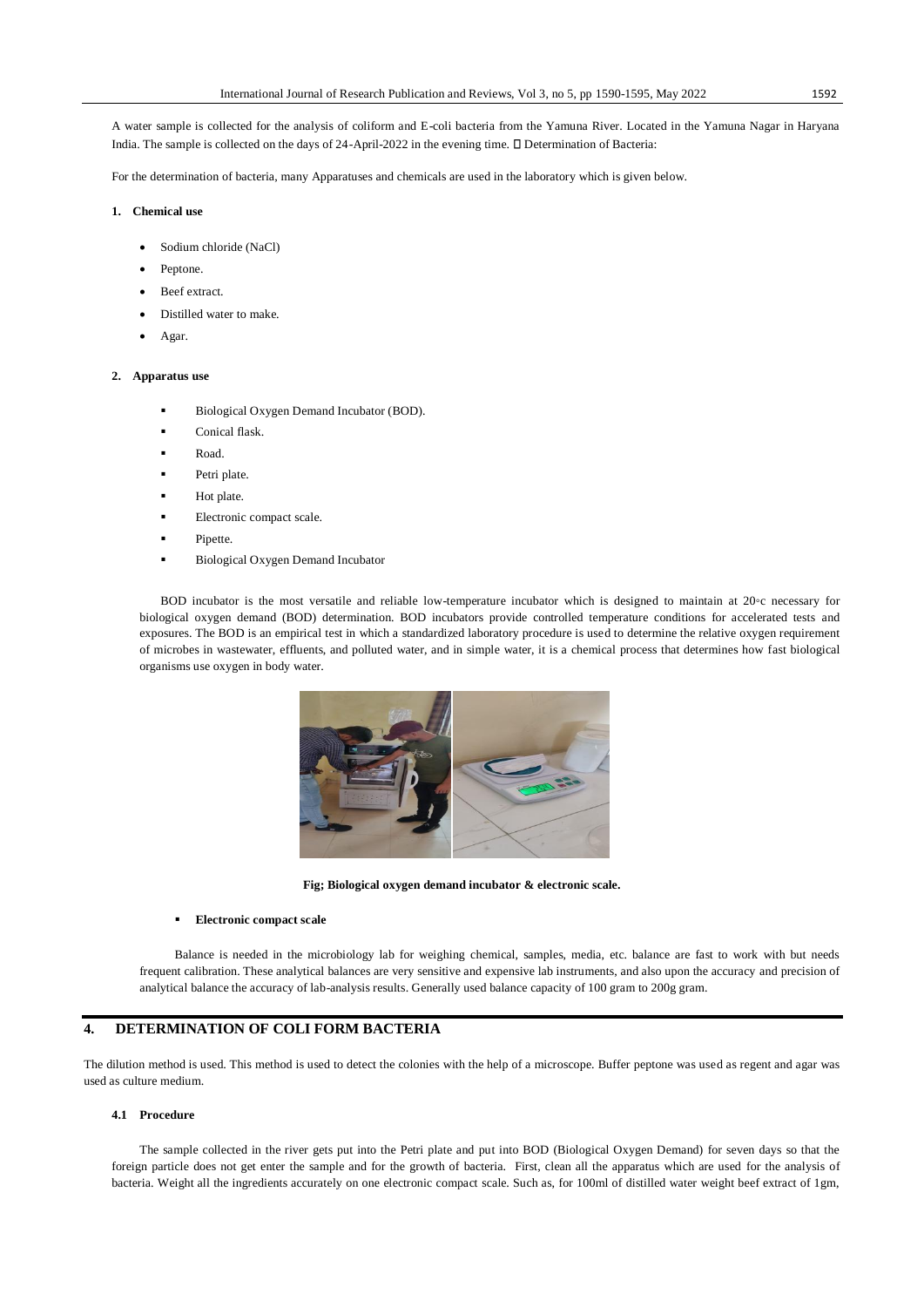peptone of 1gm, sodium chloride of 0.5gm, and agar of 2gm. The weighted ingredient is added own the conical flask and put the distilled water in the ingredient mix all the ingredients in the conical flask with the help of a rod and mixed them homogenously. If all the ingredients do not get mixed properly the media is heated on the burner at the temperature of (60-90) °c to dissolve all ingredients till to get clear yellow colored liquid.



**Pic: measurement of ingredient.**



**Pic; heating to ingredient to dissolve.**

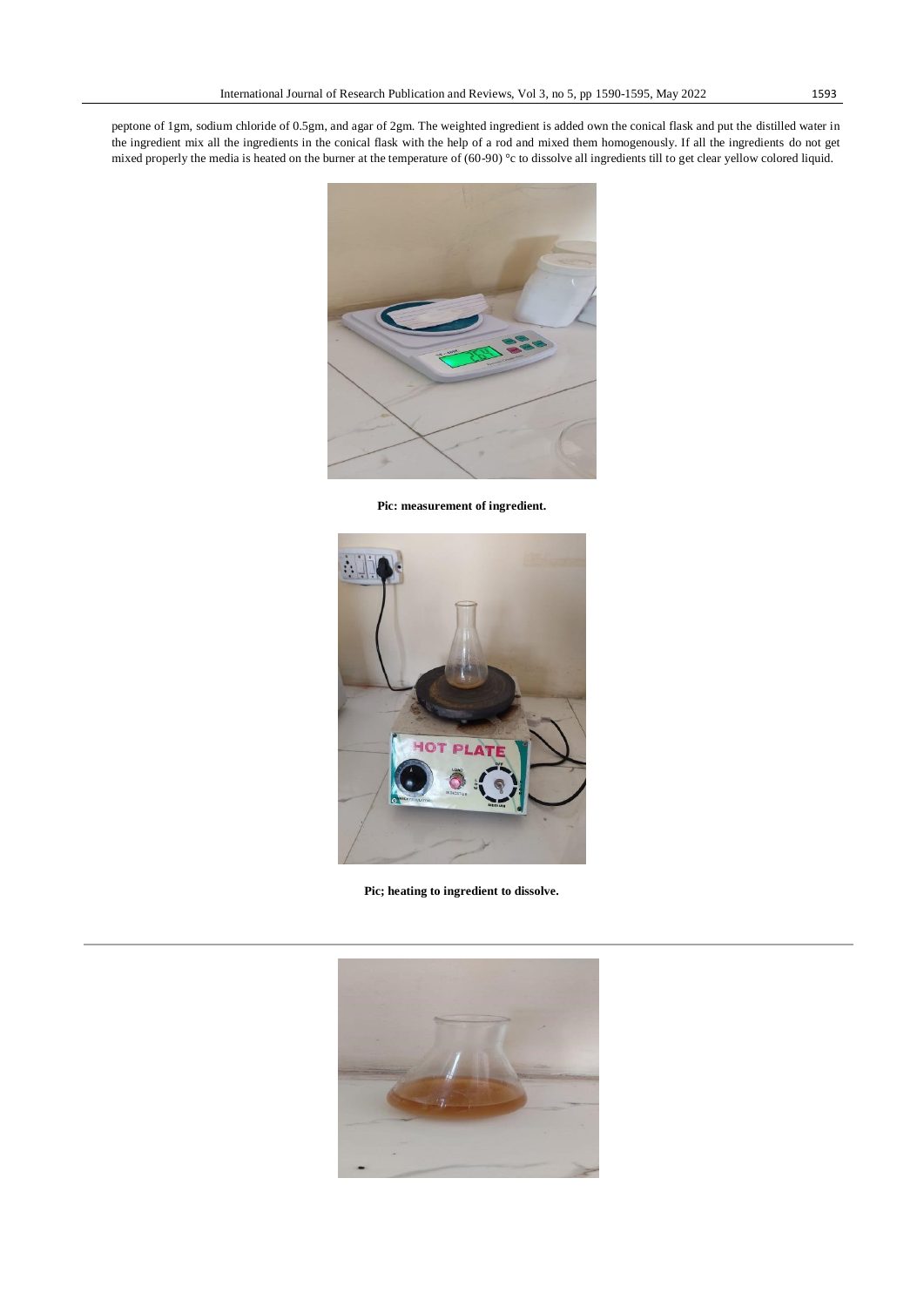#### **Pic:- the yellow color of media.**

Pour all mixed media into the Petri plate and put it for cool purpose and mixed the sample on these media after some time like 1 to 2 hrs it changes into solidified form. Put that media into the BOD (Biological Oxygen Demand) for 24hrs then the colonies are seen into them as a form of gases.

Colonies that are found in media are taken into the test tube and methylene blue is added own it and in another test tube, methylene red is added to it. Take a sample from a tube into the glass mirror and put a glass cap into the sample to remove air. The sample is get put in the microscope for the identification and the shape are shown below;



**Pic: Adding methylene blue and red.**



#### **Pic: Bacteria shape.**

# **5. RESULTS**

The results regarding the bacteriological community revealed the presence of total coliforms in small numbers in all sampling stations which reflects environmental contamination. The fecal coliform and Escherichia coli were not detected in the sample. the presence of fecal coliform and Escherichia coli were due to open defecation in these areas. That is why the people using the waters from all the sampling stations must be aware of the health risks that may occur and therefore the waters must be treated before any domestic use to avoid contracting waterborne diseases.

# **6. CONCLUSION**

By the analysis of the water of the Yamuna river, it has been concluded that waste such as industrial and drain waste are the main impact of gating water pollution and that water is very hazardous for human life and irrigation purpose. By the study of water property, it ha s been concluded that before supplying water to the society or city it should be first treated by the public health department and then only be supplied to the society.

#### **REFERENCES**

- [1] Leclerc H, Mossel DAA, Edberg SC, Struijk CB. Advances in the bacteriology of the coliform group: Their suitability as markers of microbial water safety. Annual Reviews in Microbiology. 2001;55(1):201- 234.
- [2] Fresno CA. Fresno County, Department of Public Health. E. coli or Fecal Coliform Bacteria Contamination in Your Water Supply. A notice distributed to private good owners; 2009.
- [3] Bureau of Indian Standards-10500. Drinking water quality standards specification (p.8) (6th reprint, 2004). Bureau of Indian Standards (BIS), New Delhi; 1991.